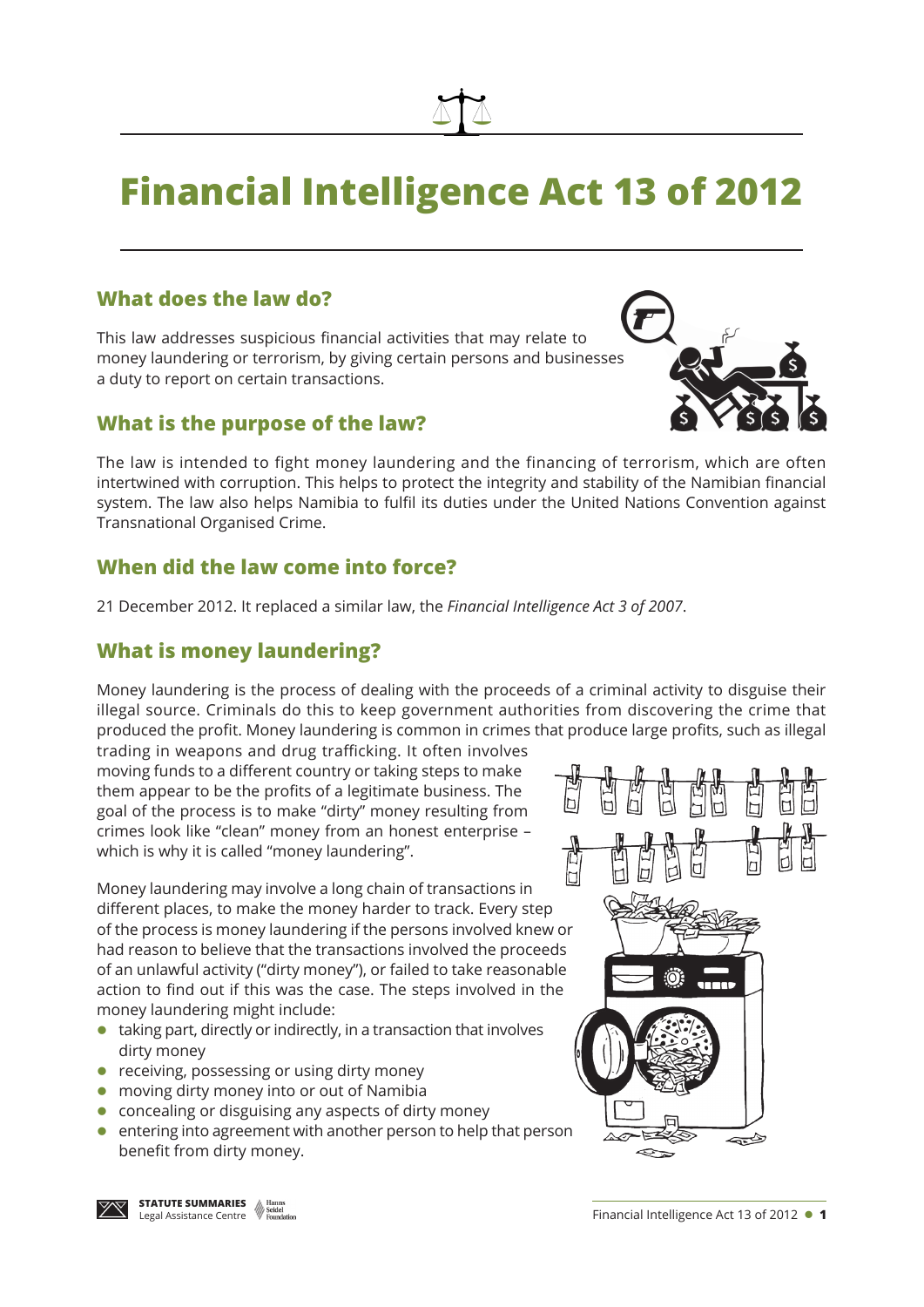

**This is an example of a simple method of money laundering. The process often involves much more complex transactions with many steps.**

## **What new bodies are created by the law?**

## **How are money laundering and corruption connected?**

These two kinds of wrongs are linked on a two-way street. On the one hand, corruption offences such as bribery or theft of public goods generate large amounts of proceeds. These proceeds need to be "cleaned" so that this money can enter the financial system without detection of the corruption. On the other hand, corruption makes money laundering easier because corrupt officials can help money launderers bypass controls and sanctions. This toxic relationship means that money laundering must be fought as an essential part of fighting corruption.

> *"Proliferation"* means making or dealing in weapons that can cause mass destruction, such as nuclear weapons and biological weapons, or materials related to these kinds of weapons.

The law establishes the **Financial Intelligence Centre** to collect and assess information about suspicious financial transactions, and to coordinate with law enforcement officials, other Namibian institutions and international bodies involved in similar work. The Centre does not have investigative powers of its own, but it provides and analyses information for criminal investigations by law enforcement agencies such as the Namibian Police and the Anti-Corruption Commission. It also researches international trends and developments with a view to improving Namibia's approaches to the detection and prevention of money laundering and terrorism financing.

The Minister responsible for finance appoints the **Director** of the Centre for a term of five years. The Director appoints the staff of the Centre, with the agreement of the Governor of the Bank of Namibia.

The law also establishes the **Anti-Money Laundering and Combating of the Financing of Terrorism and Proliferation Council**, which gives policy advice to the Minister and the Director of the Financial Intelligence Centre. The members of the Council include:

- $\bullet$  the Governor of the Bank of Namibia
- the Executive Directors of the ministries responsible for finance, trade, justice, and safety and security
- $\bullet$  the Inspector-General of the Namibian Police Force
- $\bullet$  the Director of the Namibian Central Intelligence Service
- the Chief Executive Officer of the Namibia Financial Institutions Supervisory Authority
- the Director of the Anti-Corruption Commission
- the President of the Bankers Association
- two persons appointed by the Minister to represent the different categories of institutions that have reporting duties under the law.

**2** ● Financial Intelligence Act 13 of 2012

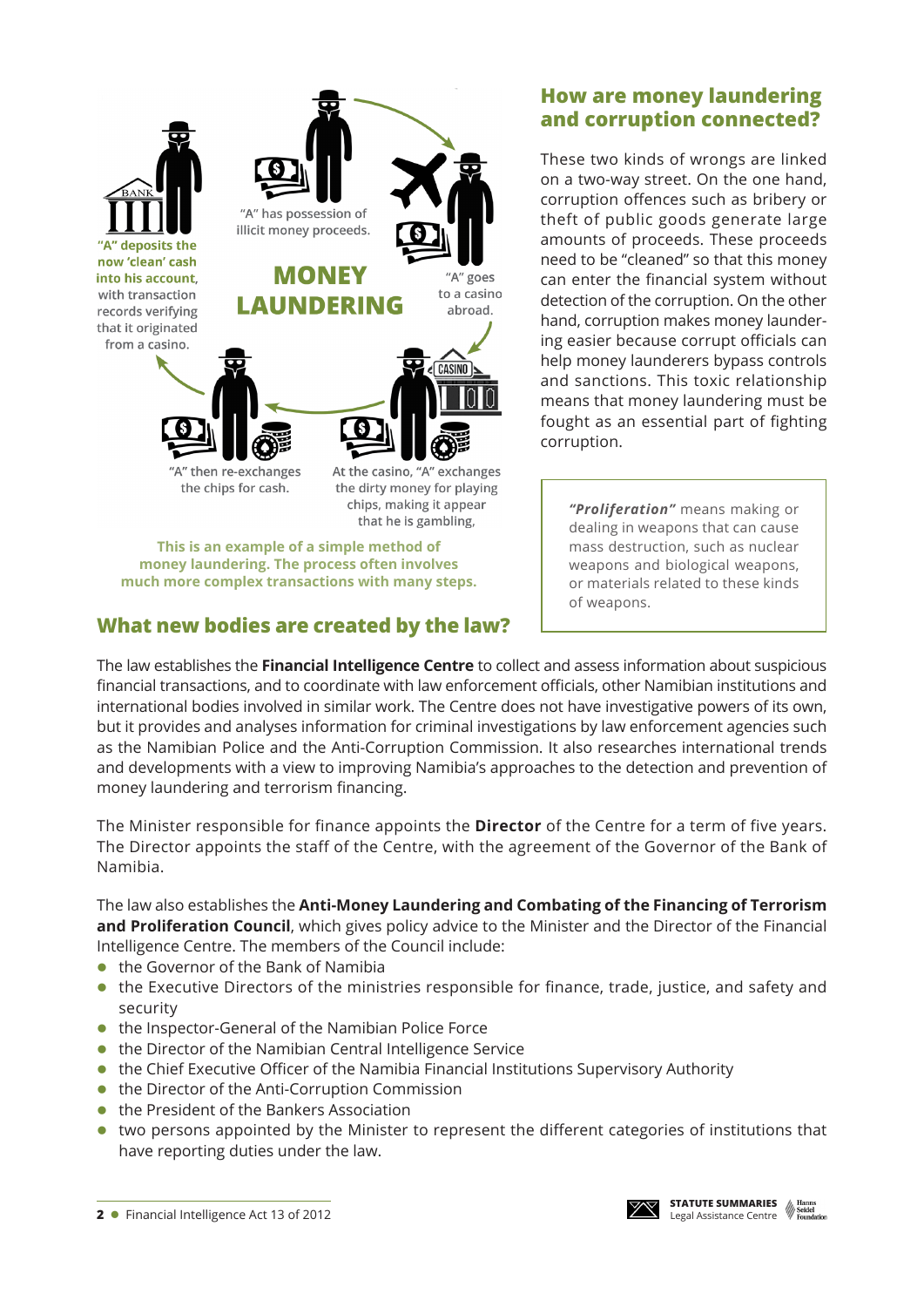## **Who must collect information and make reports to the Financial Intelligence Centre?**

The law imposes duties on certain persons and institutions to collect and maintain accurate information related to financial matters that are covered by the law.

Certain transactions must be reported by legal practitioners, estate agents, accountants, auditors, banks, casinos, persons who trade in minerals or petroleum, person who deal in foreign exchange or securities, investment advisers and brokers, auctioneers, long-term insurers, various people involved with imports and exports, non-profit organisations and many others. These are called *"accountable institutions"*. Another category of persons and bodies that must collect and report information includes motor vehicle dealers, second-hand goods dealers, people who run gambling houses or other betting businesses, persons or businesses that trade in jewellery, antiques or art, and short-term insurers. These are called *"reporting institutions"*.

Certain *"supervisory"* and *"regulatory"* bodies also have duties under the law. These include the Namibia Financial Institutions Supervisory Authority, the Bank of Namibia, the Law Society of Namibia, the Namibia Estate Agents Board, the Public Accountants' and Auditors' Board, the Namibia Stock Exchange and the Casino Board. Duties to collect and report information also apply to the Registrar of Companies and Close Corporations and the Master of the High Court. These bodies help the Financial Intelligence Centre make sure that the accountable institutions and the reporting institutions carry out their duties.



## **What kind of information must be reported?**

One duty on accounting and reporting institutions is to know their clients. They must record information about their customers and business relationships. Accounting and reporting institutions may not allow anonymous accounts or allow people

to open accounts with false identification. They must monitor transactions for unusual activity or suspiciously large transactions that do not seem to have a lawful purpose, and report any suspicious activity to the Centre without alerting the people involved. There are also special duties in respect of cross-border financial transactions.

Accounting and reporting institutions must set up monitoring systems to identify situations that pose a special risk of money laundering or terrorism financing. Once a client has been identified as posing a risk, the institution must not establish or continue to have a relationship with that client unless this is approved by the institution's senior management. In addition, the institution must take steps to identify the source of that client's funds and property.

Failure to comply with the information collection and reporting duties under the law is a crime. However, there are other less drastic remedies that must be attempted before resorting to criminal charges – such as issuing a directive about compliance, accepting a written undertaking with details about future implementation of the duties under the law or making the institution pay an administrative fine (a fine that can be imposed without a criminal trial).

It is also a crime for anyone to destroy or tamper with the records that must be kept by institutions for reporting to the Centre, or to make false entries in those records.

The Centre can undertake inspections of places, documents and computer systems to make sure that the information-collecting and reporting duties are being followed.

The reporting duties under this law take priority over confidentiality rules in any other laws or agreements, with the exception of some aspects of attorney-client privilege. Any person or institution that makes a report under this law in good faith is protected against civil or criminal lawsuits in respect of that reporting.